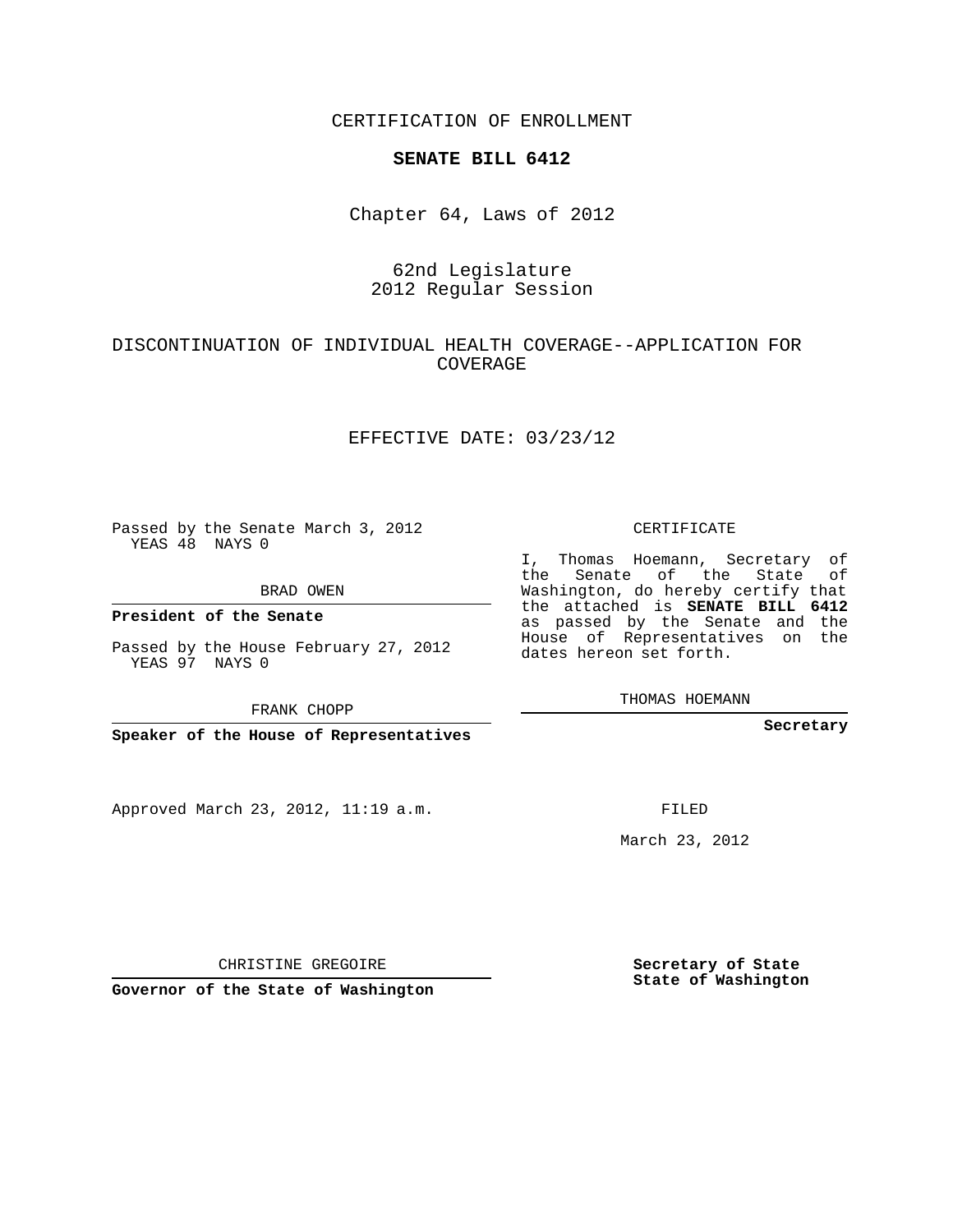# **SENATE BILL 6412** \_\_\_\_\_\_\_\_\_\_\_\_\_\_\_\_\_\_\_\_\_\_\_\_\_\_\_\_\_\_\_\_\_\_\_\_\_\_\_\_\_\_\_\_\_

\_\_\_\_\_\_\_\_\_\_\_\_\_\_\_\_\_\_\_\_\_\_\_\_\_\_\_\_\_\_\_\_\_\_\_\_\_\_\_\_\_\_\_\_\_

#### AS AMENDED BY THE HOUSE

Passed Legislature - 2012 Regular Session

## **State of Washington 62nd Legislature 2012 Regular Session**

**By** Senators Rolfes and Harper

Read first time 01/23/12. Referred to Committee on Health & Long-Term Care.

 AN ACT Relating to applying for health insurance coverage when an insurance carrier discontinues all individual health benefit plan coverage; amending RCW 48.43.018 and 48.43.015; adding a new section to chapter 70.47 RCW; and declaring an emergency.

BE IT ENACTED BY THE LEGISLATURE OF THE STATE OF WASHINGTON:

 **Sec. 1.** RCW 48.43.018 and 2010 c 277 s 1 are each amended to read as follows:

 (1) Except as provided in (a) through (g) of this subsection, a health carrier may require any person applying for an individual health benefit plan and the health care authority shall require any person applying for nonsubsidized enrollment in the basic health plan to complete the standard health questionnaire designated under chapter 48.41 RCW.

 (a) If a person is seeking an individual health benefit plan or enrollment in the basic health plan as a nonsubsidized enrollee due to his or her change of residence from one geographic area in Washington state to another geographic area in Washington state where his or her current health plan is not offered, completion of the standard health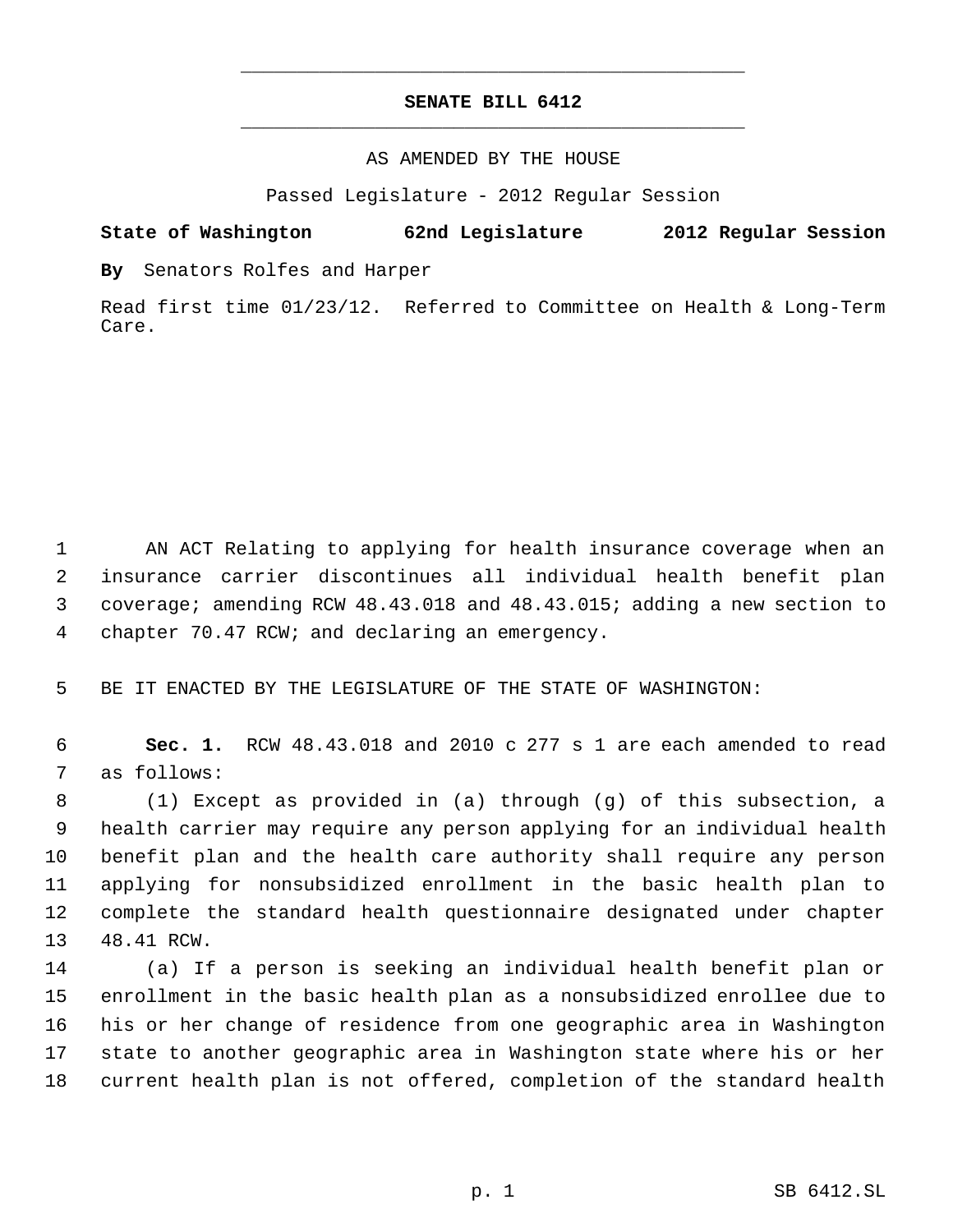questionnaire shall not be a condition of coverage if application for coverage is made within ninety days of relocation.

 (b) If a person is seeking an individual health benefit plan or enrollment in the basic health plan as a nonsubsidized enrollee:

 (i) Because a health care provider with whom he or she has an established care relationship and from whom he or she has received treatment within the past twelve months is no longer part of the carrier's provider network under his or her existing Washington individual health benefit plan; and

 (ii) His or her health care provider is part of another carrier's 11 or a basic health plan managed care system's provider network; and

 (iii) Application for a health benefit plan under that carrier's provider network individual coverage or for basic health plan nonsubsidized enrollment is made within ninety days of his or her provider leaving the previous carrier's provider network; then completion of the standard health questionnaire shall not be a condition of coverage.

 (c) If a person is seeking an individual health benefit plan or enrollment in the basic health plan as a nonsubsidized enrollee due to his or her having exhausted continuation coverage provided under 29 U.S.C. Sec. 1161 et seq., completion of the standard health questionnaire shall not be a condition of coverage if application for coverage is made within ninety days of exhaustion of continuation coverage. A health carrier or the health care authority as administrator of basic health plan nonsubsidized coverage shall accept an application without a standard health questionnaire from a person currently covered by such continuation coverage if application is made within ninety days prior to the date the continuation coverage would be exhausted and the effective date of the individual coverage applied for is the date the continuation coverage would be exhausted, or within ninety days thereafter.

 (d) If a person is seeking an individual health benefit plan or enrollment in the basic health plan as a nonsubsidized enrollee due to a change in employment status that would qualify him or her to purchase continuation coverage provided under 29 U.S.C. Sec. 1161 et seq., but the person's employer is exempt under federal law from the requirement to offer such coverage, completion of the standard health questionnaire shall not be a condition of coverage if: (i) Application for coverage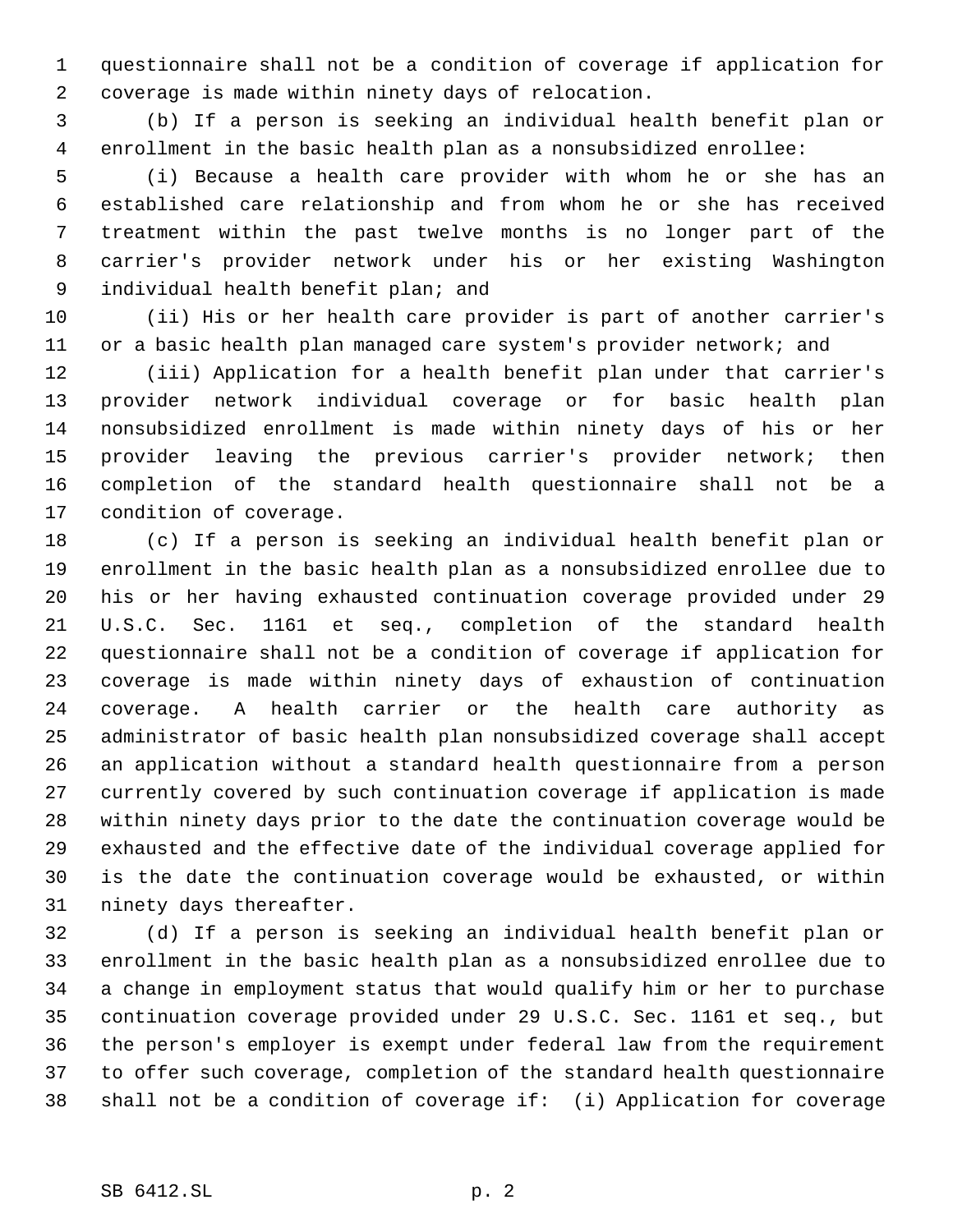is made within ninety days of a qualifying event as defined in 29 U.S.C. Sec. 1163; and (ii) the person had at least twenty-four months of continuous group coverage immediately prior to the qualifying event. A health carrier shall accept an application without a standard health questionnaire from a person with at least twenty-four months of continuous group coverage if application is made no more than ninety days prior to the date of a qualifying event and the effective date of the individual coverage applied for is the date of the qualifying event, or within ninety days thereafter.

 (e) If a person is seeking an individual health benefit plan, completion of the standard health questionnaire shall not be a condition of coverage if: (i) The person had at least twenty-four months of continuous basic health plan coverage under chapter 70.47 RCW immediately prior to disenrollment; and (ii) application for coverage is made within ninety days of disenrollment from the basic health plan. A health carrier shall accept an application without a standard health questionnaire from a person with at least twenty-four months of continuous basic health plan coverage if application is made no more than ninety days prior to the date of disenrollment and the effective date of the individual coverage applied for is the date of disenrollment, or within ninety days thereafter.

 (f) If a person is seeking an individual health benefit plan due to a change in employment status that would qualify him or her to purchase continuation coverage provided under 29 U.S.C. Sec. 1161 et seq., completion of the standard health questionnaire is not a condition of coverage if: (i) Application for coverage is made within ninety days of a qualifying event as defined in 29 U.S.C. Sec. 1163; and (ii) the person had at least twenty-four months of continuous group coverage immediately prior to the qualifying event. A health carrier shall accept an application without a standard health questionnaire from a person with at least twenty-four months of continuous group coverage if application is made no more than ninety days prior to the date of a qualifying event and the effective date of the individual coverage applied for is the date of the qualifying event, or within ninety days thereafter.

 (g) If a person is seeking an individual health benefit plan due to their terminating continuation coverage under 29 U.S.C. Sec. 1161 et seq., completion of the standard health questionnaire shall not be a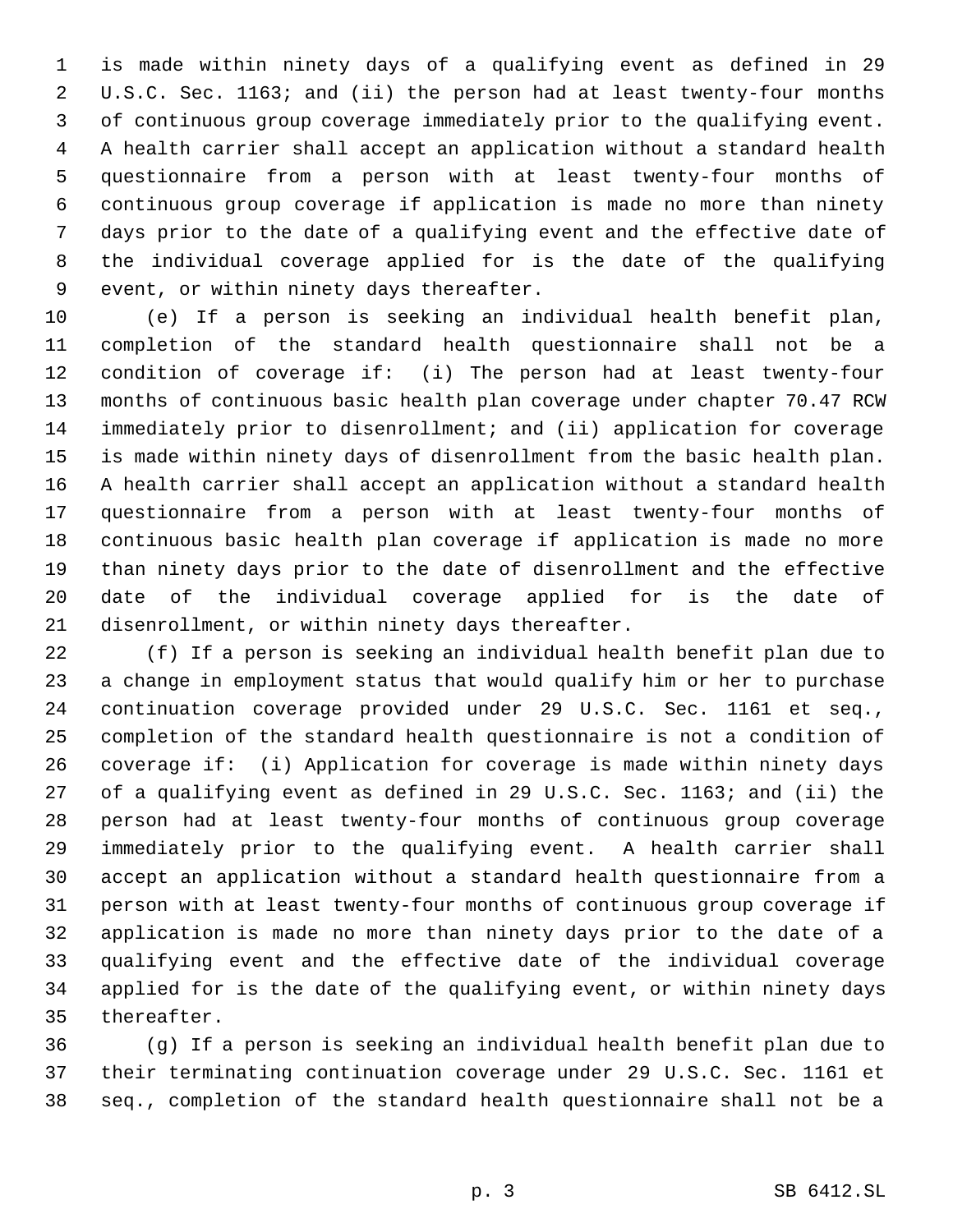condition of coverage if: (i) Application for coverage is made within ninety days of terminating the continuation coverage; and (ii) the person had at least twenty-four months of continuous group coverage immediately prior to the termination. A health carrier shall accept an application without a standard health questionnaire from a person with at least twenty-four months of continuous group coverage if application is made no more than ninety days prior to the date of termination of the continuation coverage and the effective date of the individual coverage applied for is the date the continuation coverage is terminated, or within ninety days thereafter.

 (h) If a person is seeking an individual health benefit plan because his or her employer, or former employer, discontinues group coverage due to the closure of the business, completion of the standard health questionnaire shall not be a condition of coverage if: (i) Application for coverage is made within ninety days of the employer discontinuing group coverage due to closure of the business; and (ii) the person had at least twenty-four months of continuous group coverage immediately prior to the termination. A health carrier shall accept an application without a standard health questionnaire from a person with at least twenty-four months of continuous group coverage if application is made no more than ninety days prior to the date of discontinuation of group coverage, and the effective date of the individual coverage applied for is the date the group coverage is discontinued, or within ninety days thereafter.

 (i) If a person is seeking an individual health benefit plan, or 26 enrollment in the basic health plan as a nonsubsidized enrollee, because his or her health carrier is discontinuing all individual 28 health benefit plan coverage by July 1, 2012, completion of the standard health questionnaire shall not be a condition of coverage if: (i) Application for coverage is made within ninety days of the carrier discontinuing individual health benefit plan coverage; (ii) the person had at least twenty-four months of continuous health benefit plan coverage immediately prior to the termination; and (iii) benefits under 34 the previous plan provide equivalent or greater overall benefit coverage than that provided in the health benefit plan, or basic health coverage, the person seeks to purchase. A health carrier, or the basic 37 health plan, shall accept an application without a standard health 38 questionnaire from a person with at least twenty-four months of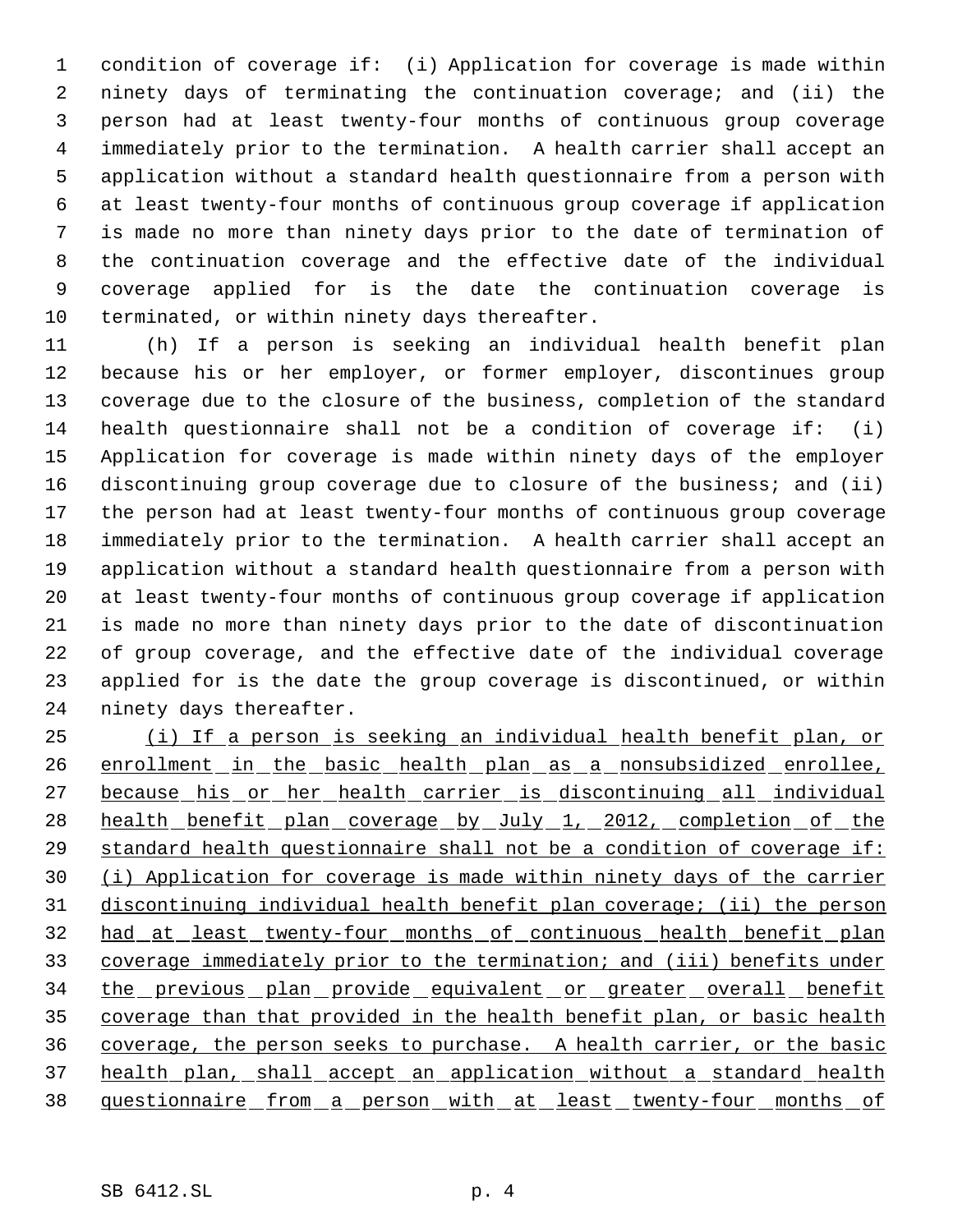continuous health benefit plan coverage if application is made no more 2 than ninety days prior to the date of discontinuation of individual health benefit plan coverage, the person's prior coverage provided 4 equivalent or greater overall benefits than the plan, or basic health 5 coverage, the person seeks to purchase, and the effective date of the individual coverage applied for is the date the individual health 7 benefit plan coverage is discontinued, or within ninety days thereafter.

 (2) If, based upon the results of the standard health questionnaire, the person qualifies for coverage under the Washington state health insurance pool, the following shall apply:

 (a) The carrier may decide not to accept the person's application for enrollment in its individual health benefit plan and the health care authority, as administrator of basic health plan nonsubsidized coverage, shall not accept the person's application for enrollment as a nonsubsidized enrollee; and

 (b) Within fifteen business days of receipt of a completed application, the carrier or the health care authority as administrator of basic health plan nonsubsidized coverage shall provide written notice of the decision not to accept the person's application for enrollment to both the person and the administrator of the Washington state health insurance pool. The notice to the person shall state that the person is eligible for health insurance provided by the Washington state health insurance pool, and shall include information about the Washington state health insurance pool and an application for such coverage. If the carrier or the health care authority as administrator of basic health plan nonsubsidized coverage does not provide or postmark such notice within fifteen business days, the application is deemed approved.

 (3) If the person applying for an individual health benefit plan: (a) Does not qualify for coverage under the Washington state health insurance pool based upon the results of the standard health questionnaire; (b) does qualify for coverage under the Washington state health insurance pool based upon the results of the standard health questionnaire and the carrier elects to accept the person for enrollment; or (c) is not required to complete the standard health questionnaire designated under this chapter under subsection (1)(a) or (b) of this section, the carrier or the health care authority as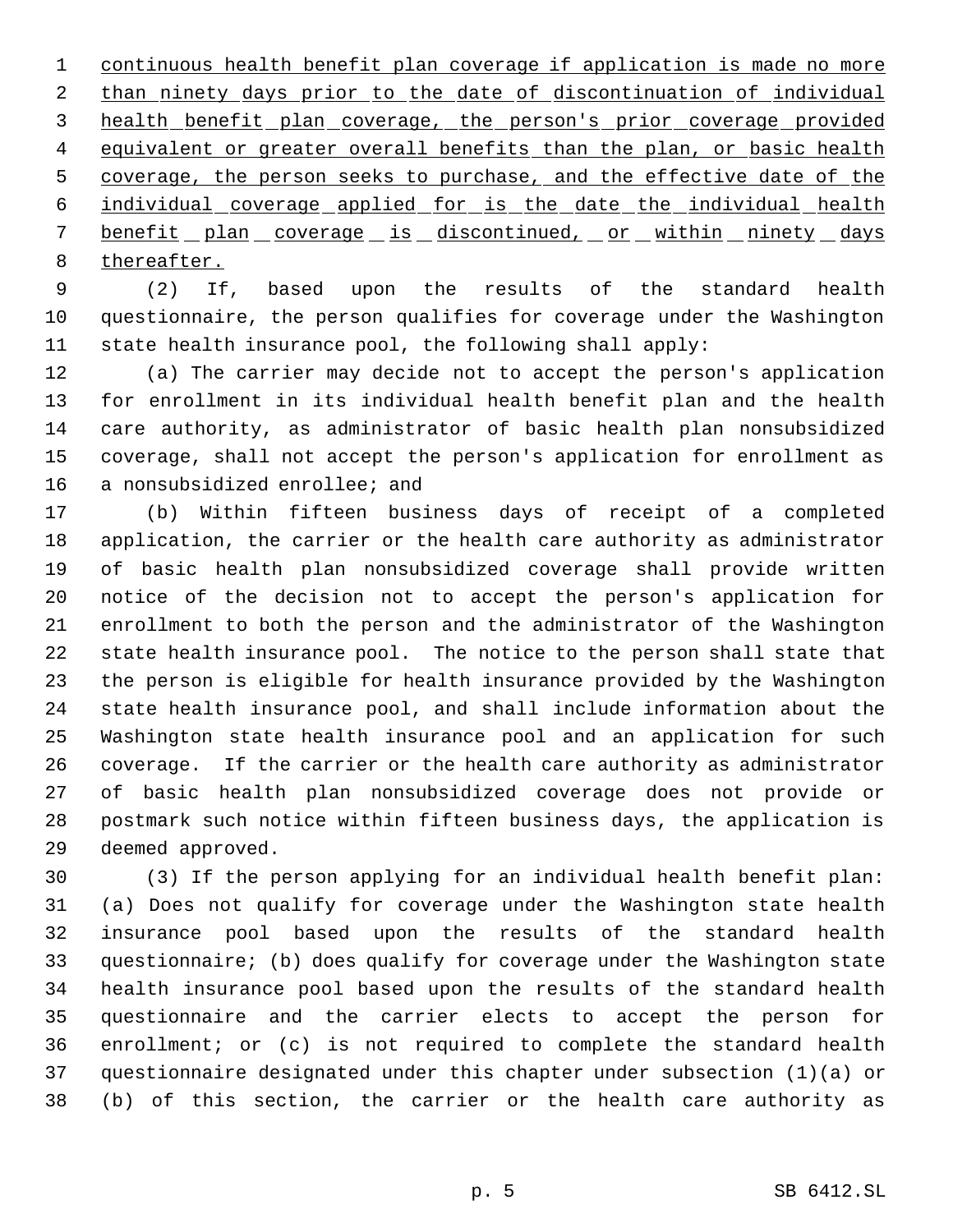administrator of basic health plan nonsubsidized coverage, whichever entity administered the standard health questionnaire, shall accept the person for enrollment if he or she resides within the carrier's or the basic health plan's service area and provide or assure the provision of all covered services regardless of age, sex, family structure, ethnicity, race, health condition, geographic location, employment status, socioeconomic status, other condition or situation, or the provisions of RCW 49.60.174(2). The commissioner may grant a temporary exemption from this subsection if, upon application by a health carrier, the commissioner finds that the clinical, financial, or administrative capacity to serve existing enrollees will be impaired if a health carrier is required to continue enrollment of additional eligible individuals.

 **Sec. 2.** RCW 48.43.015 and 2004 c 192 s 5 are each amended to read as follows:

 (1) For a health benefit plan offered to a group, every health carrier shall reduce any preexisting condition exclusion, limitation, or waiting period in the group health plan in accordance with the provisions of section 2701 of the federal health insurance portability and accountability act of 1996 (42 U.S.C. Sec. 300gg).

 (2) For a health benefit plan offered to a group other than a small group:

 (a) If the individual applicant's immediately preceding health plan coverage terminated during the period beginning ninety days and ending sixty-four days before the date of application for the new plan and such coverage was similar and continuous for at least three months, then the carrier shall not impose a waiting period for coverage of preexisting conditions under the new health plan.

 (b) If the individual applicant's immediately preceding health plan coverage terminated during the period beginning ninety days and ending sixty-four days before the date of application for the new plan and such coverage was similar and continuous for less than three months, then the carrier shall credit the time covered under the immediately preceding health plan toward any preexisting condition waiting period under the new health plan.

 (c) For the purposes of this subsection, a preceding health plan includes an employer-provided self-funded health plan, the basic health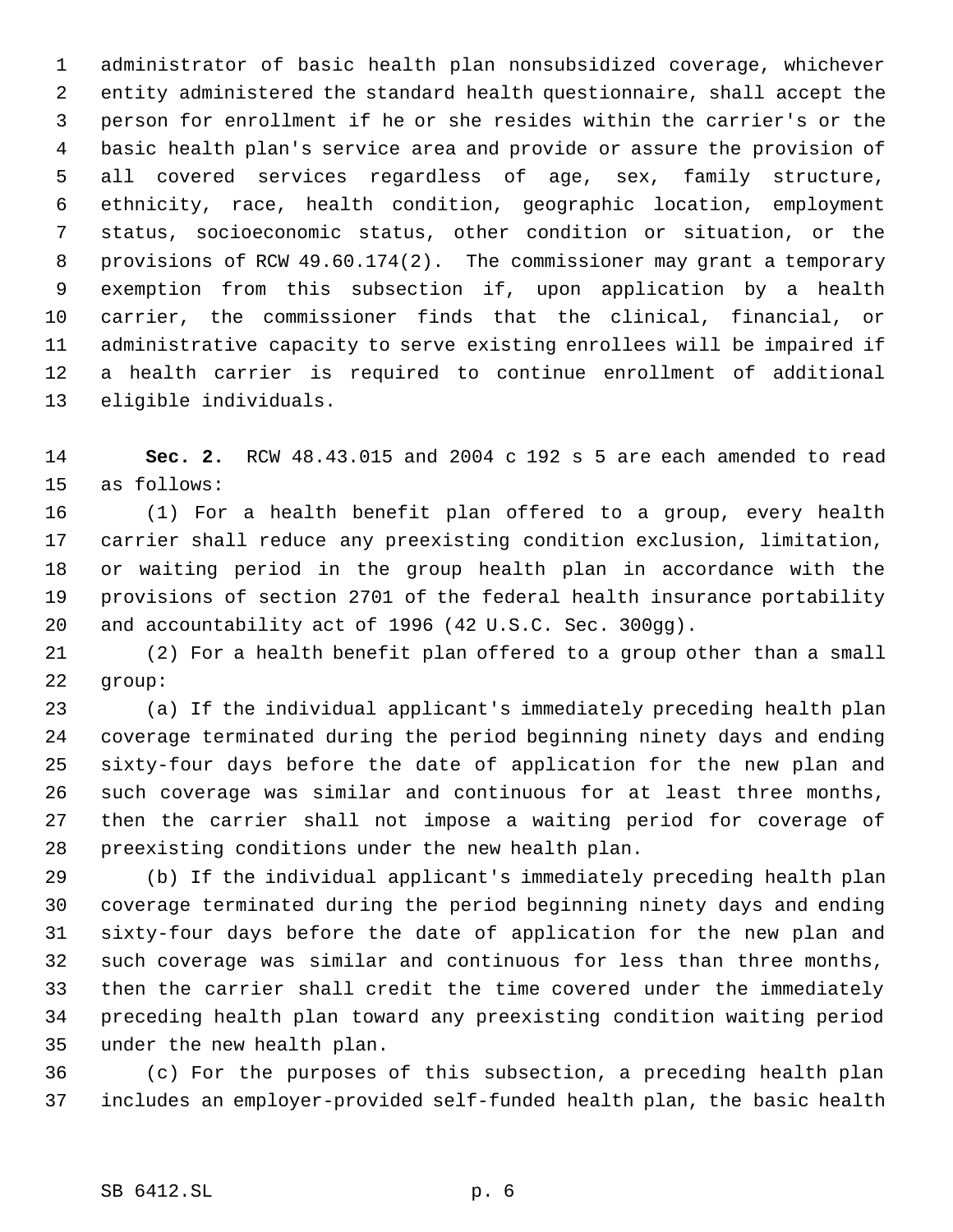plan's offering to health coverage tax credit eligible enrollees as established by chapter 192, Laws of 2004, and plans of the Washington state health insurance pool.

(3) For a health benefit plan offered to a small group:

 (a) If the individual applicant's immediately preceding health plan coverage terminated during the period beginning ninety days and ending sixty-four days before the date of application for the new plan and such coverage was similar and continuous for at least nine months, then the carrier shall not impose a waiting period for coverage of preexisting conditions under the new health plan.

 (b) If the individual applicant's immediately preceding health plan coverage terminated during the period beginning ninety days and ending sixty-four days before the date of application for the new plan and such coverage was similar and continuous for less than nine months, then the carrier shall credit the time covered under the immediately preceding health plan toward any preexisting condition waiting period under the new health plan.

 (c) For the purpose of this subsection, a preceding health plan includes an employer-provided self-funded health plan, the basic health plan's offering to health coverage tax credit eligible enrollees as established by chapter 192, Laws of 2004, and plans of the Washington state health insurance pool.

 $(4)(a)$  Except as provided in  $(b)$  of this subsection, for a health benefit plan offered to an individual, other than an individual to whom subsection (5) of this section applies, every health carrier shall credit any preexisting condition waiting period in that plan for a person who was enrolled at any time during the sixty-three day period immediately preceding the date of application for the new health plan in a group health benefit plan or an individual health benefit plan, 30 other than a catastrophic health plan, and  $((+a))$  (i) the benefits under the previous plan provide equivalent or greater overall benefit coverage than that provided in the health benefit plan the individual 33 seeks to purchase; or  $((+b))$  (ii) the person is seeking an individual health benefit plan due to his or her change of residence from one geographic area in Washington state to another geographic area in Washington state where his or her current health plan is not offered, if application for coverage is made within ninety days of relocation; 38 or  $((\langle e \rangle) )$  (iii) the person is seeking an individual health benefit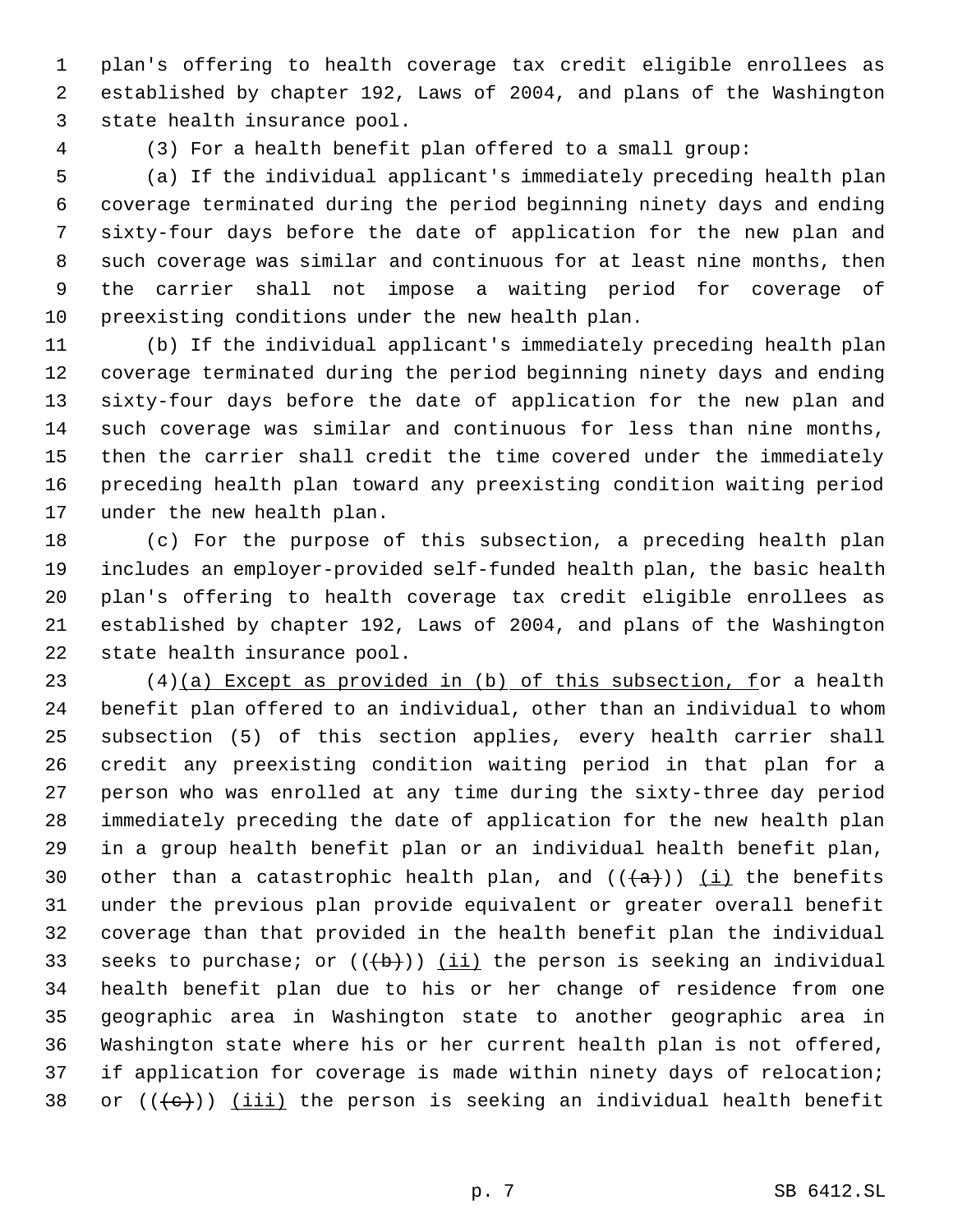1 plan:  $((\overleftrightarrow{t}))$   $(A)$  Because a health care provider with whom he or she has an established care relationship and from whom he or she has received treatment within the past twelve months is no longer part of the carrier's provider network under his or her existing Washington 5 individual health benefit plan; and  $((+i+))$  (B) his or her health care 6 provider is part of another carrier's provider network; and  $((+iii))$  (C) application for a health benefit plan under that carrier's provider network individual coverage is made within ninety days of his or her provider leaving the previous carrier's provider network. The carrier must credit the period of coverage the person was continuously covered under the immediately preceding health plan toward the waiting period of the new health plan. For the purposes of this subsection (4), a preceding health plan includes an employer-provided self-funded health plan, the basic health plan's offering to health coverage tax credit eligible enrollees as established by chapter 192, Laws of 2004, and plans of the Washington state health insurance pool.

 (b) A carrier shall credit an applicant's period of coverage in his 18 or her preceding catastrophic health plan toward any preexisting condition waiting period in the catastrophic health plan the applicant 20 seeks to purchase if:

 (i) The preceding catastrophic health plan was discontinued by a carrier that is discontinuing all individual plan coverage by July 1, 2012;

24 (ii) The applicant was enrolled in the previous catastrophic health plan during the sixty-three day period immediately preceding his or her 26 application date for the new catastrophic health plan; and

27 (iii) The benefits under the preceding catastrophic health plan 28 provide equivalent or greater overall benefit coverage than that 29 provided in the catastrophic health plan the applicant seeks to purchase.

 (5) Every health carrier shall waive any preexisting condition waiting period in its individual plans for a person who is an eligible individual as defined in section 2741(b) of the federal health insurance portability and accountability act of 1996 (42 U.S.C. Sec. 300gg-41(b)).

 (6) Subject to the provisions of subsections (1) through (5) of this section, nothing contained in this section requires a health carrier to amend a health plan to provide new benefits in its existing